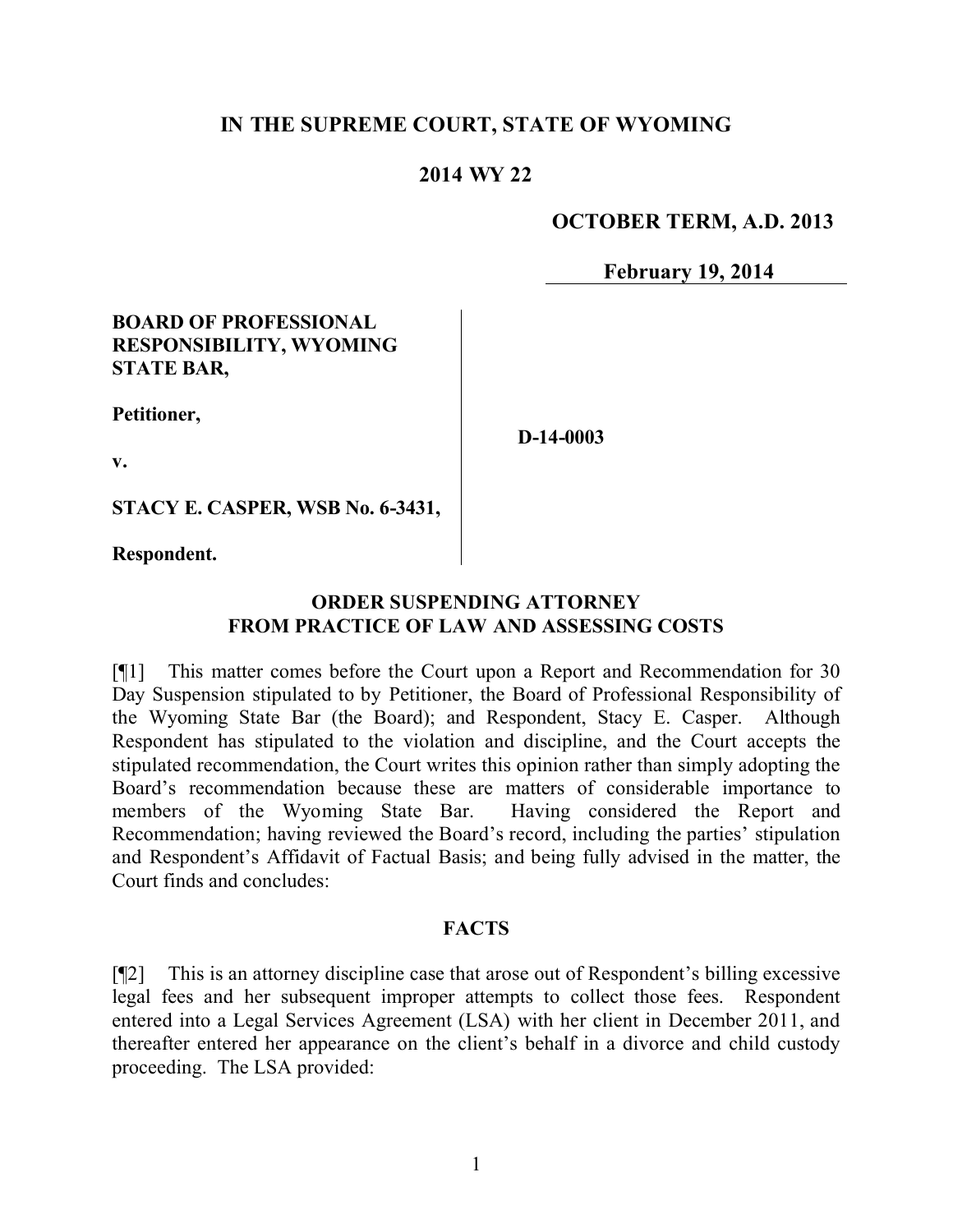MINIMUM BILLINGS: CLIENT understands that when ATTORNEY is in the office, ATTORNEY charges a minimum of one quarter hour (15 minutes) for CLIENT'S case, including telephone calls, except for reviewing and signing letters which will be billed for one-quarter hour.

[¶3] The LSA also authorized Respondent to file a lien on all property of the client to secure fees and costs, and it permitted Respondent to "file and record this LIEN and/or file this Agreement."

[¶4] The client paid Respondent a \$5,000.00 retainer, and Respondent represented the client through the first day of trial, October 12, 2012. The proceedings were adjourned and subsequently reset for a second day of trial, April 19, 2013. In January 2013, Respondent filed a motion to withdraw because the client had not paid her fees. That motion was granted by the district court, and the client completed the trial without assistance of counsel. The Decree of Divorce, entered April 30, 2013, identified certain real property as marital property and ordered the parties to sell it.

[¶5] On May 13, 2013, Respondent caused to be filed of record with the Natrona County Clerk a "Lien Statement" which indicated that her client owed her \$18,717.05. The Lien Statement identified the real property as being subject to the lien and it indicated that it was being filed pursuant to Wyo. Stat. Ann. § 29-1-312 (LexisNexis 2013). Attached to the Lien Statement were a copy of the LSA between Respondent and her client and a copy of the "Client Ledger," which sets forth, in some detail, the tasks completed by Respondent and her staff, the charges therefore, and the disbursements made on the client's behalf.

[¶6] The client's ex-husband was the record owner of the property. Respondent did not notify him or his agent of her intent to file the lien or of filing the lien. The ex-husband's attorney contacted Respondent to question the propriety of the lien, but Respondent took no action to correct it. The ex-husband then filed a Complaint with bar counsel, and this matter was initiated. Respondent and the Board have stipulated that Respondent violated Rules 1.5 (Fees), 1.9(c) (using confidential information to the disadvantage of a former client), and 8.4(c) (engaging in conduct involving dishonesty, fraud, deceit or misrepresentation) of the Wyoming Rules of Professional Conduct for Attorneys at Law.

## **ATTORNEY DISCIPLINARY PROCEDURE**

[¶7] The purpose of a state bar disciplinary procedure is to maintain "the integrity of the bar and to prevent the transgressions of an individual lawyer from bringing its image into disrepute," *In re Clark*, 613 P.2d 1218, 1221 (Wyo. 1980) (quoting *Attorney Grievance Comm'n of Maryland v. Walman*, 374 A.2d 354, 361 (Md. 1977)), and to "protect the public and the administration of justice." *Bd. of Prof'l Responsibility v.*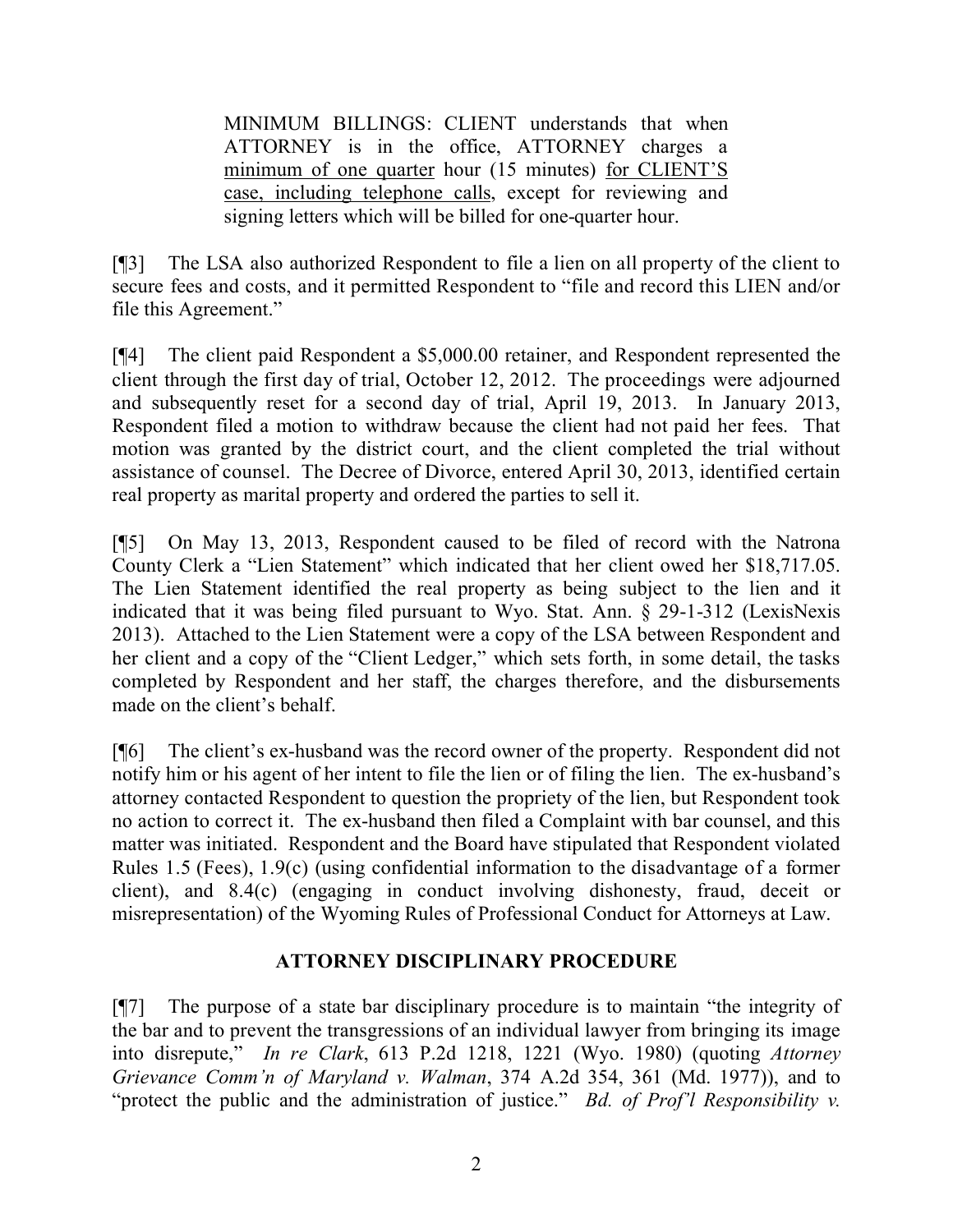*Davidson*, 2009 WY 48, ¶ 17, 205 P.3d 1008, 1015 (Wyo. 2009). The Wyoming Supreme Court is charged with adopting rules of court practice having the effect of law, Wyo. Stat. Ann. § 5-2-113 (LexisNexis 2013), and with adopting rules governing the professional conduct of attorneys, establishing the bar association, and establishing rules for attorney discipline. Wyo. Stat. Ann. § 5-2-118 (LexisNexis 2013).

[¶8] Membership to the bar is by petition to the Wyoming Supreme Court, Wyo. Stat. Ann. § 33-5-104 (LexisNexis 2013), and attorneys are "subject to the exclusive disciplinary jurisdiction of this Court and the Board . . . ." Disciplinary Code for the Wyoming State Bar, § 1(a). As this Court held in 1938, disciplinary proceedings are "necessarily incident to the inherent power of courts to control properly their own affairs." *State Bd. of Law Examiners v. Brown*, 53 Wyo. 42, 49, 77 P.2d 626, 628 (Wyo. 1938).

> [T]he Board is an arm of this Court whose purpose is to investigate allegations of professional misconduct and to report its findings and recommendations to the Court, which is the ultimate decision-maker in attorney disciplinary matters. Sections  $21(c)(iii)$  and (iv) of the current Disciplinary Code make it clear that the Court's determination of appropriate discipline is its own, but that the determination must be made upon the evidence that was presented to the Board at the hearing.

*Davidson*, 2009 WY 48, ¶ 8, 205 P.3d at 1012, citing *Mendicino v. Whitchurch*, 565 P.2d 460, 465-66, 475 (Wyo. 1977). As this Court explained in *Meyer v. Norman*, 780 P.2d 283, 288 (Wyo. 1989), the Board is "an ancillary body structured by the court and has no independent power, jurisdiction, or authority other than that specifically delegated to it in accordance with the Disciplinary Code."<sup>1</sup> The Court gives due consideration to the findings and recommendations of the Board, but the "ultimate judgment in these cases is vested in this Court." *Mendicino*, 565 P.2d at 466; *see also Davidson*, 2009 WY 48, ¶ 1, 205 P.3d at 1012; *In re Disciplinary Action Against Hellerud*, 714 N.W.2d 38, 41 (N.D. 2006).

#### **DISCUSSION**

## *Excessive fees – Wyo. R. Prof. Conduct 1.5*

[¶9] Respondent has stipulated to the following facts regarding her billing in this matter:

<sup>&</sup>lt;sup>1</sup> The structure that existed in *Meyer* has since been modified, but the rationale remains the same.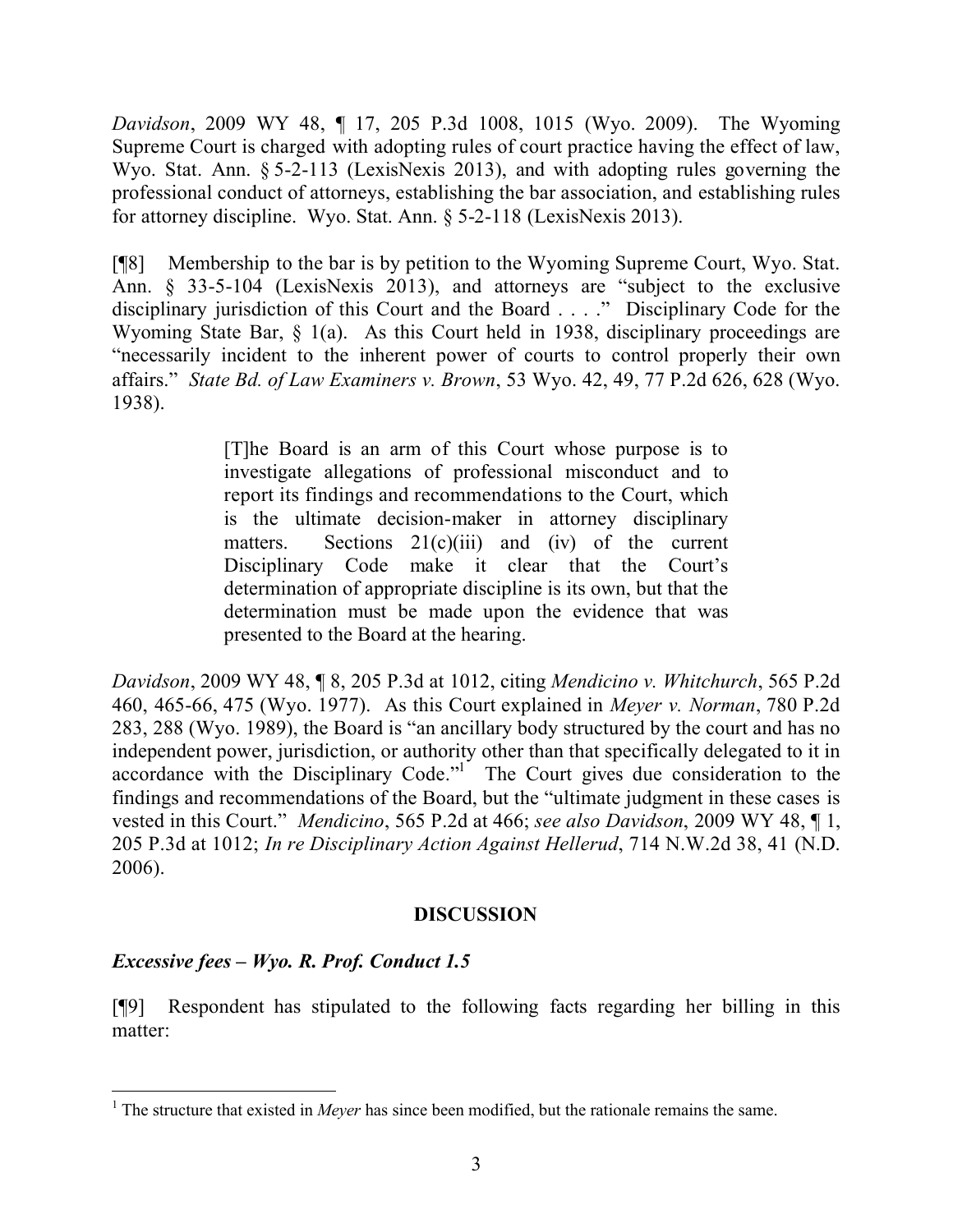19. . . . the fee agreement was signed by [her client], on December 8, 2011. Respondent's first billing entry, on December 12, 2011, describes .25 hours spent by Respondent in reviewing the fee agreement. There is an identical entry on December 14, 2011. Thus, Respondent incorrectly billed her client .5 hours (or \$100) for reviewing the fee agreement prepared by Respondent's staff and signed by the client several days earlier. Respondent acknowledges that this time should not have been billed, and certainly not billed twice.

20. Respondent's billing practice for the case was to write down tasks as she completed them. These tasks were then billed pursuant to a fee schedule that billed Respondent's time spent on cases in minimum increments of .25 hours. Respondent did not keep track of the amount of time she actually spent on certain tasks performed under the minimum billing increment.

21. The billing record contains 106 different entries for Respondent's one-quarter hour minimum increment. Respondent acknowledges that few if any of those tasks would reasonably require a quarter hour of her time. For example, Respondent routinely billed .25 hours each to sign such documents as subpoenas, stipulated orders and pleadings.

22. Furthermore, of the 106 entries for Respondent's minimum, quarter-hour increment, 75 are for "review" of some document. Respondent routinely billed .25 hours each for review of such things as the fee agreement, one- or twopage pleadings, subpoenas, a one-page order for mediation, a one-page notice of setting, and numerous one-page letters. Respondent acknowledges that these billing practices constituted an abuse of the minimum time increment feature of the fee agreement.

23. There are instances in which Respondent billed twice for the same activity. In several instances, Respondent billed .25 hours to review a document and another .25 hours to sign the same document.

24. In one instance, Respondent billed her client for time spent on a motion to continue that was necessitated by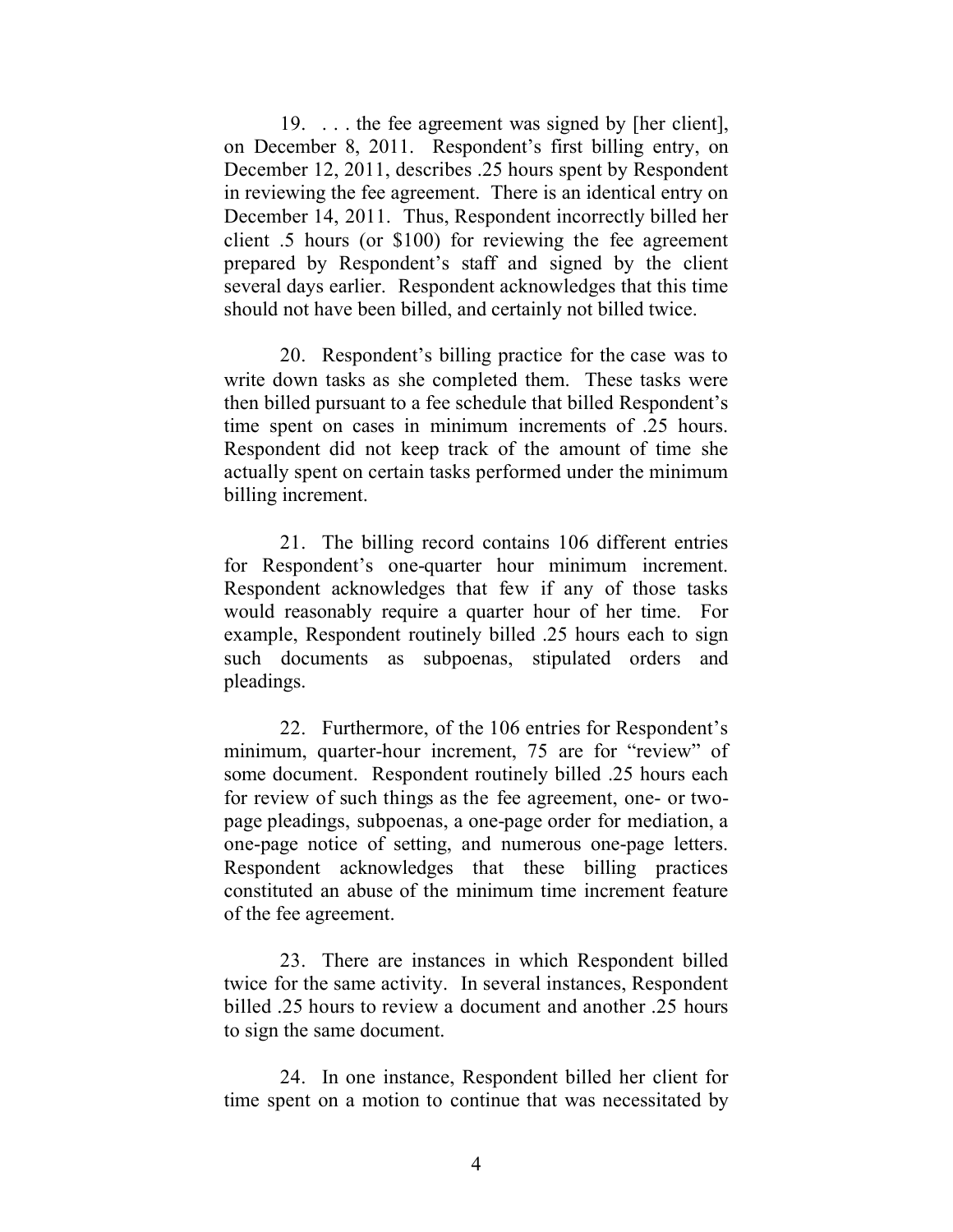Respondent's scheduling conflict. In this instance, the proper exercise of billing judgment demanded that Respondent's client should not have been billed.

25. In numerous instances, the time recorded on Respondent's billing record came several days after the document to which it relates, which resulted in the appearance that Respondent was doing "after the fact" billing for tasks already completed. In fact, this appearance was caused by a problem with how time was entered by Respondent's support staff.

[¶10] Respondent acknowledges that this conduct violated Rule 1.5 of the Wyoming Rules of Professional Conduct.<sup>2</sup> The stipulated facts indicate that she billed for tasks she did not perform, billed twice for the same activity, and billed for tasks already completed

(1) the time and labor required, the novelty and difficulty of the questions involved, and the skill requisite to perform the legal service properly;

(2) the likelihood, if apparent to the client, that the acceptance of the particular employment will preclude other employment by the lawyer;

(3) the fee customarily charged in the locality for similar legal services;

(4) the amount involved and the results obtained;

(5) the time limitations imposed by the client or by the circumstances;

(6) the nature and length of the professional relationship with the client;

(7) the experience, reputation, and ability of the lawyer or lawyers performing the services; and

(8) whether the fee is fixed or contingent.

<sup>&</sup>lt;sup>2</sup> Rule 1.5 reads as follows:

<sup>(</sup>a) A lawyer shall not make an agreement for, charge, or collect an unreasonable fee or an unreasonable amount for expenses. The factors to be considered in determining the reasonableness of a fee include the following: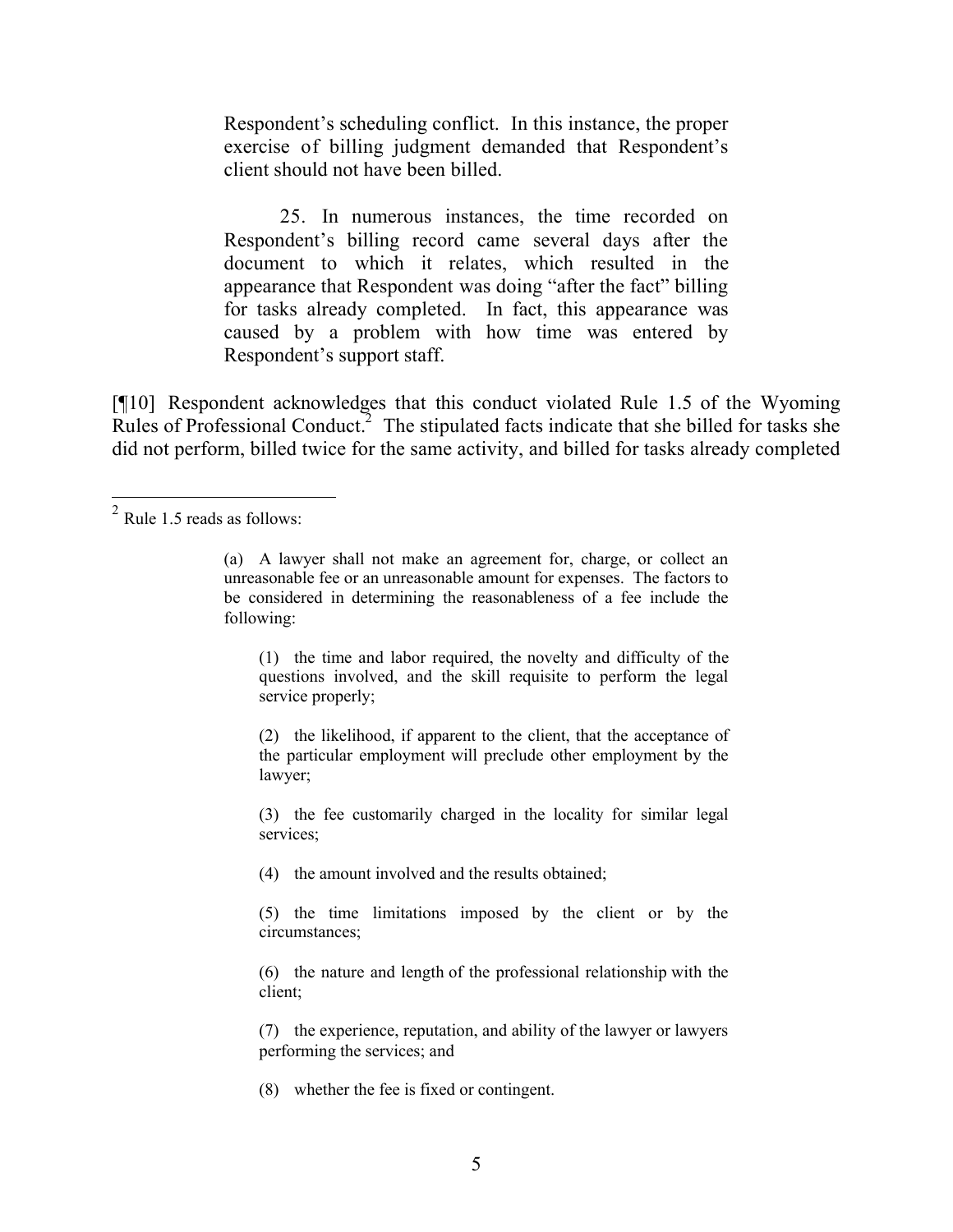days before. Billing for work not done is a clear violation of Rule 1.5's prohibition of making an agreement for, charging, or collecting an unreasonable fee. "[A] lawyer who has undertaken to bill on an hourly basis is never justified in charging a client for hours not actually expended." ABA Comm. on Ethics & Prof'l Responsibility, Formal Op. 93-379, at 5 (1993). *In re O'Brien*, 29 P.3d 1044, 1048 (N.M. 2001) ("Any fee is excessive when absolutely no services are provided.").

[¶11] Use of billing with minimum time increments does not necessarily result in an unreasonable fee. The Court recognizes that use of minimum billing increments is a useful tool which is not, in and of itself, unethical. The Task Force on Lawyer Business Ethics has explained:

> For convenience, lawyers generally keep track of the time spent using standard increments of time, commonly six minutes (0.1 hour), ten minutes (1/6 hour) or fifteen minutes (1/4 hour). This approach is essential and should not be objectionable unless the increments are unreasonably large or are used in an abusive manner. It would not be practical to keep track of time in constantly varying measurements, and minimum increments serve the practical needs of both lawyers and clients. On the other hand, the practice should not be abused. Legitimate use of a minimum time increment may depend on how the lawyer records the balance of the increment. Two fifteen-minute charges for two five-minute calls within the same fifteen-minute period seem inappropriate; some balancing should be used.

Task Force on Lawyer Business Ethics, *Statement of Principles*, 51 Bus. Law. 745, 760 (1995-1996). A necessary companion to the requirement that a lawyer bill clients only for work done is the requirement that the lawyer's invoices accurately describe the legal services and amounts charged to the client. ABA Formal Op. 93-379, at p.  $9<sup>3</sup>$ 

[¶12] In this case, Respondent had specifically contracted with her client to bill in minimum increments of fifteen minutes. This Court does not hold that such an agreement is unreasonable. Contractual clauses for payment of attorneys' fees are "generally a matter of agreement between the lawyer and client." *In re Hellerud*, 714 N.W.2d at 41. However, "[t]he reasonableness of a fee is not measured solely by examining its value at the outset of the representation; indeed an otherwise-reasonable fee

  $3$  Rule 1.4(b) of the Wyoming Rules of Professional Conduct requires a lawyer to "explain a matter to the extent reasonably necessary to permit the client to make informed decisions . . . ." This includes the requirement that bills sent to the client contain enough information for the client to understand what he or she is paying for. John M. Burman, *Professional Responsibility in Wyoming* 137 (2008).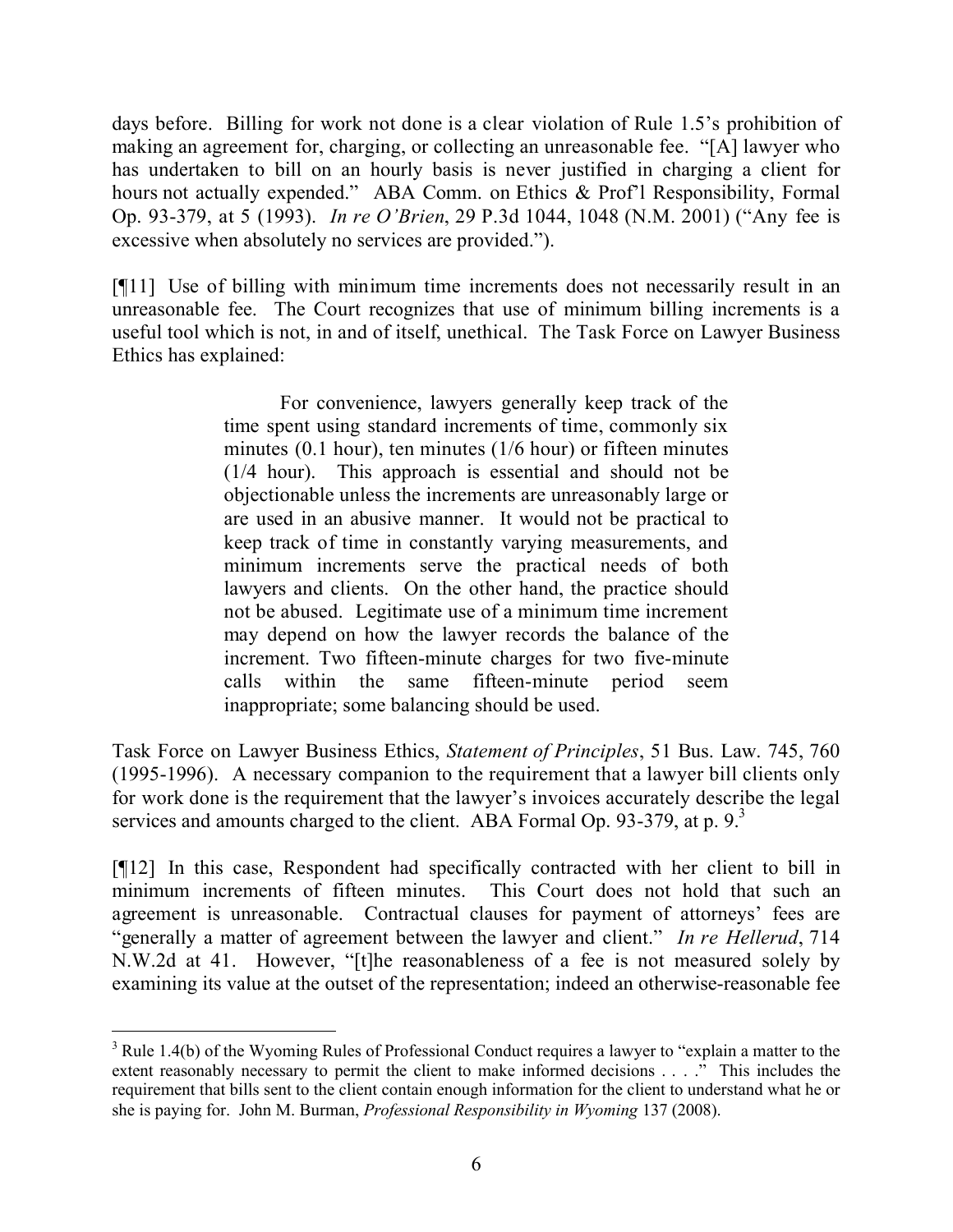can become unreasonable if the lawyer fails to earn it." *Attorney Grievance Comm'n of Maryland v. Garrett*, 46 A.3d 1169, 1178 (Md. 2012). Attorneys' duties to clients can exceed the duties of parties under contract law. This is because the attorney-client relationship is a fiduciary relationship of trust and confidence. *Lee v. LPP Mortg. Ltd.*, 2003 WY 92, ¶ 21, 74 P.3d 152, 160 (Wyo. 2003); *Bevan v. Fix*, 2002 WY 43, ¶ 53, 42 P.3d 1013, 1029 (Wyo. 2002). Although Respondent may have billed in compliance with the LSA terms, she failed to ensure that her charges were reasonable.

[¶13] The reasonableness of attorneys' fees can be determined by application of the "lodestar" concept adopted by the United States Supreme Court in *Hensley v. Eckerhart*, 461 U.S. 424, 103 S.Ct. 1933, 76 L.Ed.2d 40 (1983); and adopted by this Court in *UNC Teton Exploration Drilling, Inc. v. Peyton*, 774 P.2d 584, 594 (Wyo. 1989). The "lodestar" test requires a two-step process: "(1) whether the fee charged represents the product of reasonable hours times a reasonable rate; and (2) whether other factors of discretionary application should be considered to adjust the fee either upward or downward." *In re NRF*, 2013 WY 9, ¶ 7, 294 P.3d 879, 882 (Wyo. 2013), citing *UNC*  Teton Exploration Drilling, 774 P.2d at 595.<sup>4</sup> See also, Wyo. Stat. Ann. § 1-14-126(b) (LexisNexis 2013), which lists factors a trial court may consider when exercising its discretion in awarding attorneys' fees.

[¶14] The second step requires the application of "billing judgment," which usually is demonstrated "by the attorney writing off unproductive, excessive, or redundant hours." *In re NRF*, 2013 WY 9, ¶ 9, 294 P.3d at 883 (quoting *Green v. Adm'rs of Tulane Educ. Fund*, 284 F.3d 642, 662 (5th Cir. 2002)). "Billing for legal services . . . should not be a merely mechanical exercise. . . . A reasonable fee can only be fixed by the exercise of judgment, using the mechanical computations simply as a starting point . . . ." *Copeland v. Marshall*, 641 F.2d 880, 888 (D.C. Cir. 1980), *cited in In re NRF*, 2013 WY 9, ¶ 9, 294 P.3d at 883.

[¶15] Respondent in this case billed in fifteen-minute increments, in accordance with the  $\overline{\text{contractual}}$  terms, times a reasonable rate.<sup>5</sup> However, her practice of billing fifteen minutes for such tasks as signing subpoenas, stipulated orders, and one-page letters demonstrated a complete failure to exercise business judgment, which would have required her to write off unproductive, excessive, or redundant hours.

[¶16] The Court finds the record supports the stipulation; Respondent's actions violated Wyo. R. Prof. Conduct 1.5.

 <sup>4</sup> Although discussion of the "lodestar" test in *In re NRF* and other cases arises in the context of courtawarded fees and costs, the Court finds the reasoning equally persuasive in this case. The standard for billing an attorney's own client should be no less rigorous than the standard for awarding fees from opposing parties.

<sup>&</sup>lt;sup>5</sup> Respondent's hourly rate pursuant to the LSA was \$200 an hour for office time and \$225 per hour for court time. Her rates are not at issue in this matter.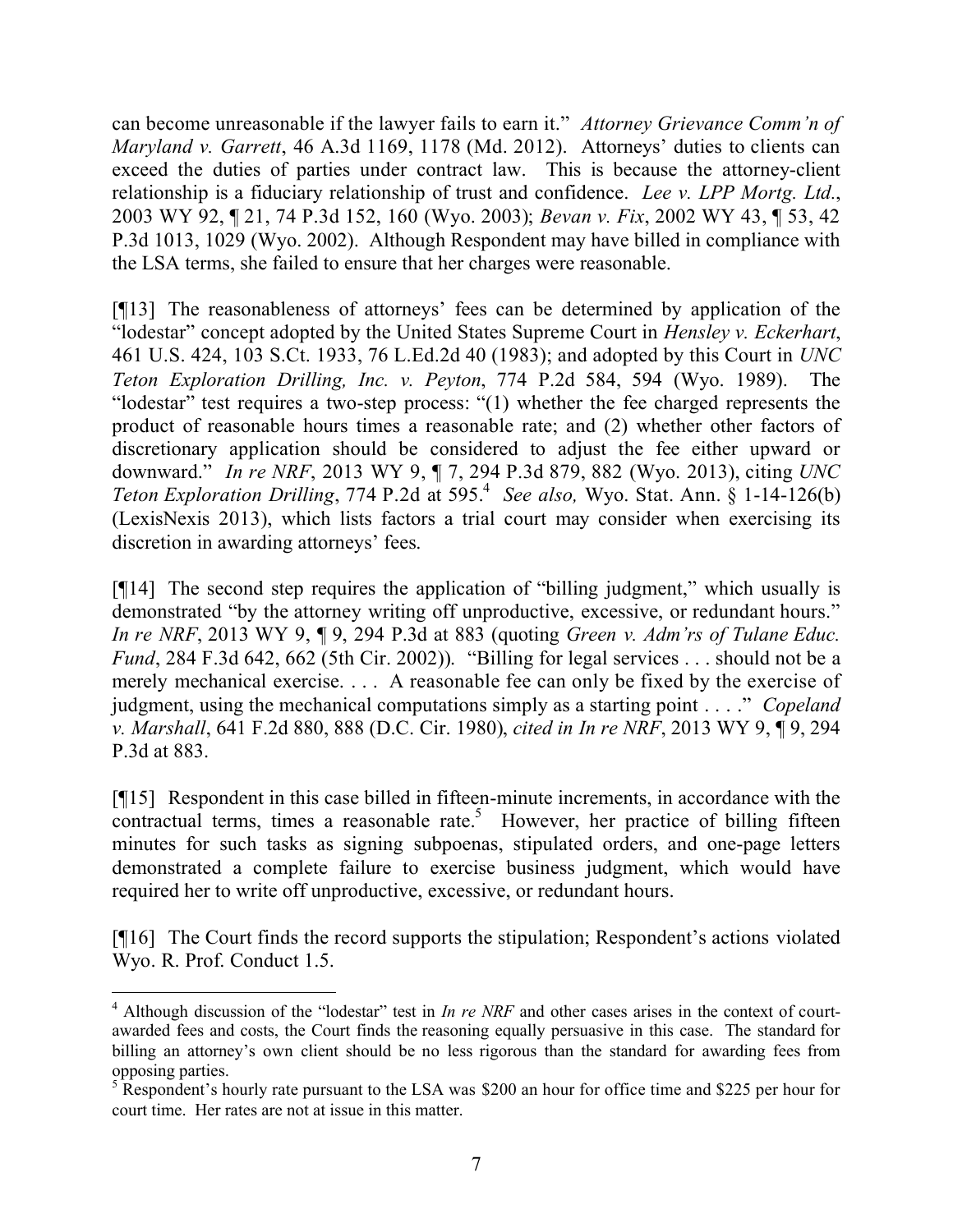#### *Misrepresentation in filing the lien statement – Wyo. R. Prof. Conduct 8.4(c)*

[¶17] Attorneys may have liens on certain assets of their clients. Wyo. Stat. Ann. § 29- 9-102 (LexisNexis 2013) provides:

> (a) For professional services performed on behalf of a client, an attorney shall have a lien for compensation due him from the time of giving notice of the lien. The attorney's lien attaches upon:

(i) Any papers or money of his client which have come into his possession;

(ii) Money due his client and in the possession of an adverse party.

(b) Notice as required by subsection (a) of this section to be given to any person against whom the lien is asserted shall be given by certified mail, return receipt requested.

[¶18] Respondent did not file a lien under the attorney lien statute, but instead under Wyo. Stat. Ann. § 29-1-312, which by its terms applies to improvements to real property. She provided no notice of the lien filing to the property owner, although such notice was required by both statutes.

[¶19] The LSA gave Respondent a broad grant of authority to "have a lien on all property or assets" of the client.<sup>6</sup> It did not, however, grant her authority to file a lien on property of her client's ex-husband. *See, e.g., Sue Davidson, P.C. v. Naranjo*, 904 P.2d 354, 356 (Wyo. 1995) ("It is a basic tenet of creditor-debtor law that, before a creditor may attach a lien to property, such property interest must be owned by the debtor."); *Wyo. State Treasurer ex rel. Worker's Comp. Div. v. McIntosh*, 557 P.2d 743, 747 (Wyo. 1976) ("The right to a lien arises by contract of employment, express or implied, between an attorney and his client and may not be extended to others who may have an interest in the litigation but who have not employed the attorney."). Respondent failed to make any limitation to her interest in the marital property to exclude assets of the husband.

<sup>&</sup>lt;sup>6</sup> "A lien may be created only by statute or contract and the courts may not choose to recognize a lien absent its creation through one of these enumerated ways." *Sheridan Commercial Park, Inc. v. Briggs*, 848 P.2d 811, 815 (Wyo. 1993). The Revised Wyoming Statutory Lien Act specifically states that nothing in the Act "shall affect or abridge . . . [t]he right to enforce a lien otherwise created by contract." Wyo. Stat. Ann. § 29-1-104(b)(iii) (LexisNexis 2013).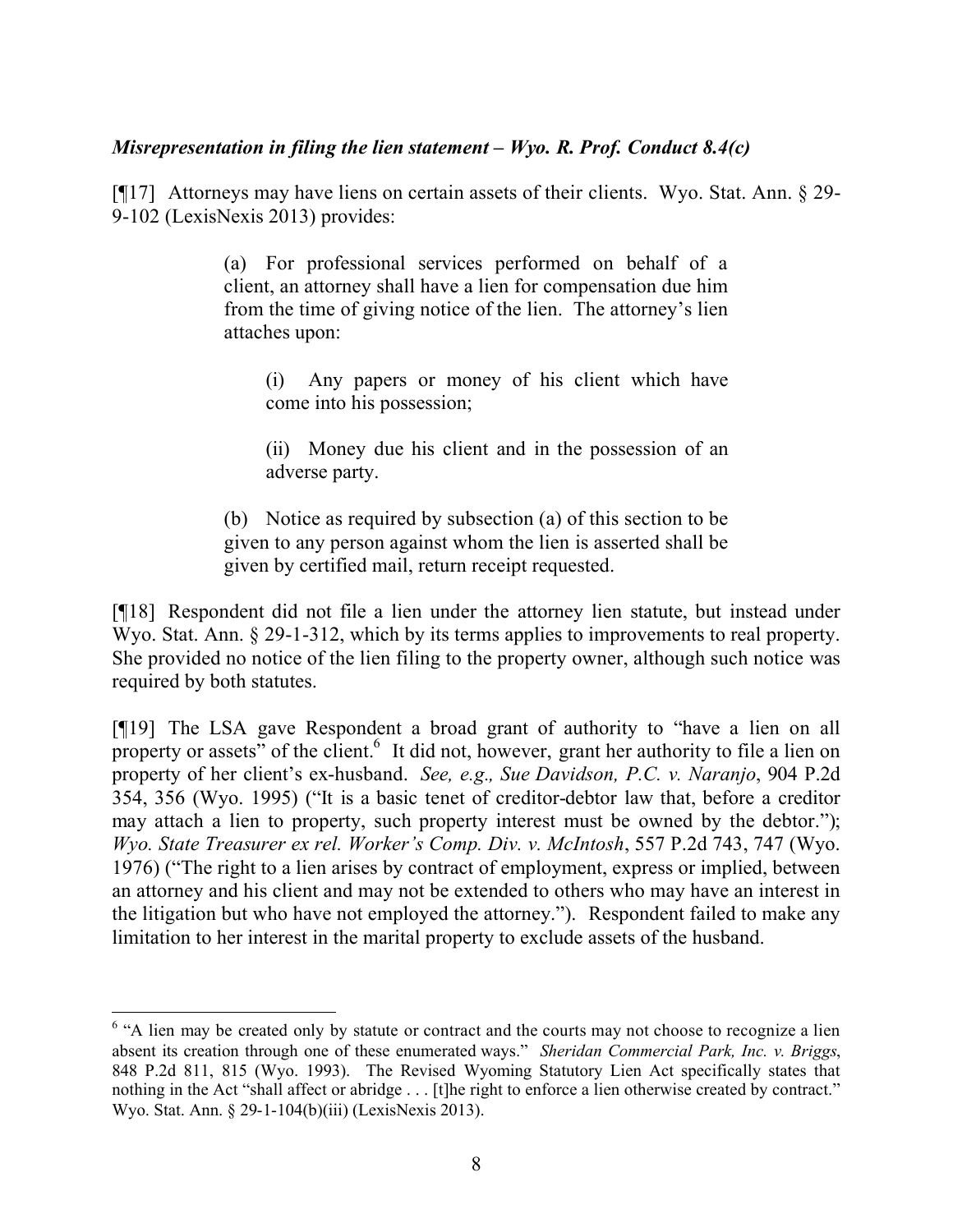[¶20] Finally, as discussed above, *see supra* ¶¶ 9, 10, Respondent attached an inaccurate and unreasonable billing to her sworn Lien Statement which was filed with the county clerk. Respondent's conduct in attesting to the accuracy of a patently inaccurate document is a clear violation of Wyo. R. Prof. Conduct 8.4(c), which provides that it is professional misconduct for a lawyer to engage in conduct involving misrepresentation.

## *Breach of Confidentiality – Wyo. R. Prof. Conduct 1.9(c)*

[¶21] Respondent attached to the Lien Statement a copy of the LSA, as well as a copy of her complete billing records containing confidential client information. The client had agreed in the LSA that Respondent "may file and record this LIEN and/or file this Agreement;" however, she did not agree to filing the billing records. "[P]reservation of a client's confidences has been described as 'the bedrock principle of the Anglo-American legal system.'" *Bevan*, 2002 WY 43, ¶ 50, 42 P.3d at 1028 (quotation omitted).

[¶22] Wyo. R. Prof. Conduct 1.9 addresses an attorney's duties to former clients, $\frac{7}{1}$  and states:

> (c) A lawyer who has formerly represented a client in a matter . . . shall not thereafter:

(1) use confidential information relating to the representation to the disadvantage of the former client except as these Rules would permit or require with respect to a client, or when the information has become generally known, or

(2) reveal confidential information relating to the representation except as these Rules would permit or require with respect to the client.

Wyo. R. Prof. Conduct 1.9(c).

[¶23] Wyo. R. Prof. Conduct 1.6 pertains to the client. That rule does permit a lawyer to reveal confidential information to the extent the lawyer reasonably believes necessary "to establish a claim or defense on behalf of the lawyer in a controversy between the lawyer and the client . . . ." Wyo. R. Prof. Conduct 1.6(b)(3). Comment 16 to the rule states: "*A lawyer entitled to a fee is permitted by paragraph (b)(3) to prove the services rendered in an action to collect it*." Therefore, when collecting a legitimate fee, a lawyer may be permitted to reveal confidential information. *See*, *Ringolsby v. Johnson,* 2008 WY 127,

  $<sup>7</sup>$  Respondent no longer represented the client at the time she filed the Lien Statement, yet Respondent</sup> continued to owe a fiduciary duty to her former client. *Bevan*, 2002 WY 43, ¶ 48, 42 P.3d at 1027.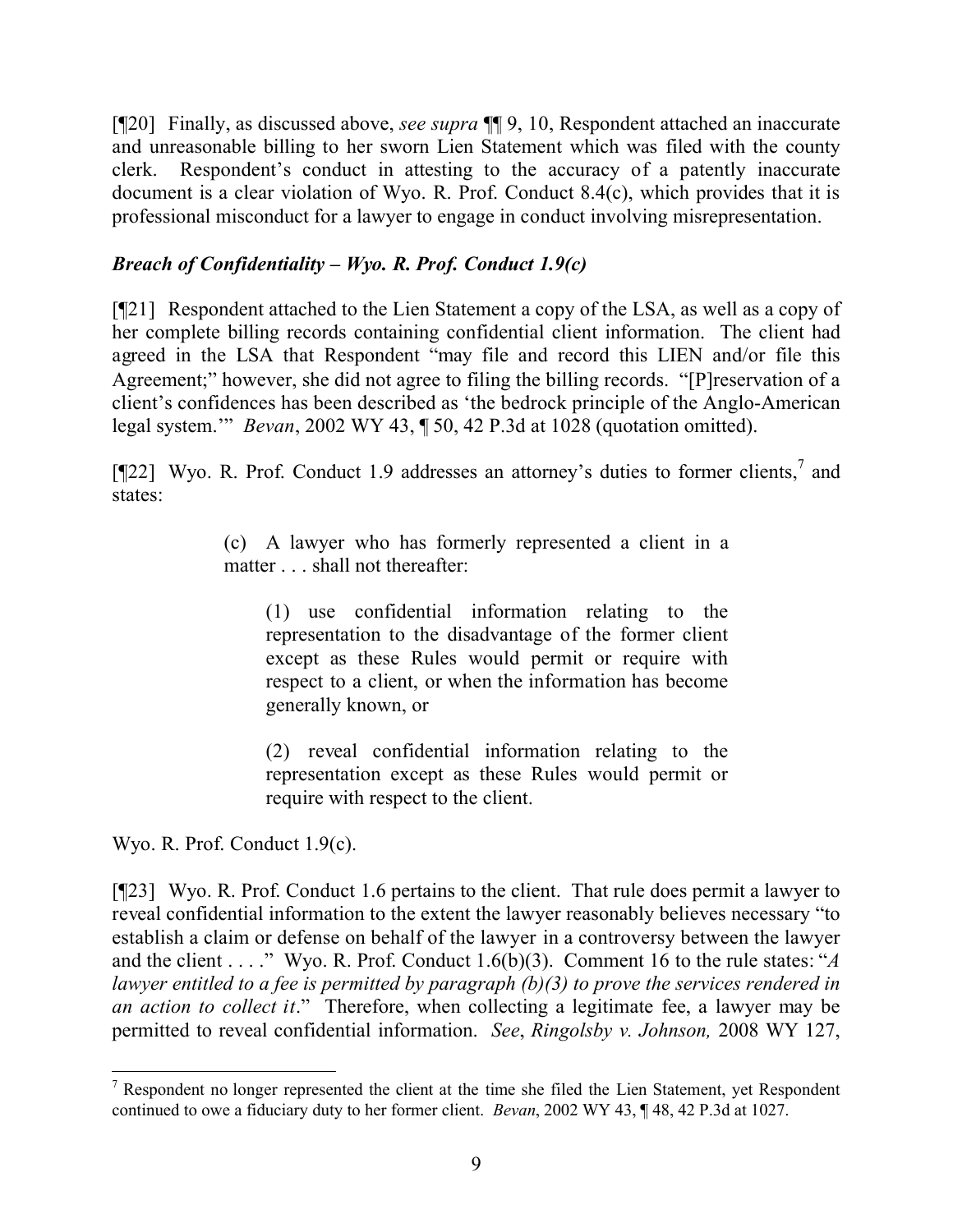¶ 23, 193 P.3d 1167, 1171 (Wyo. 2008) (Court affirms denial of attorney fee motion because redacted billing records insufficient to allow district court to assess reasonableness of fees).

[¶24] In this case, Respondent was not entitled to the fees that she claimed, and she did not file her lien in accordance with the law, and therefore, her breach of client confidentiality is not justified. The Court finds the record supports the stipulation; Respondent's actions violated Wyo. R. Prof. Conduct 1.9.

## *Determination of Appropriate Sanctions*

[¶25] The Court adopts the discussion of the stipulated Report and Recommendation regarding imposition of appropriate sanctions:

# Determining the Appropriate Sanction for Respondent's Misconduct

8. In determining an appropriate sanction, the Board is guided by the American Bar Association's "Standards for Imposing Lawyer Discipline" (hereafter referred to as the "ABA Standards") which state, "The purpose of lawyer discipline proceedings is to protect the public and the administration of justice from lawyers who have not discharged, will not discharge, or are unlikely properly to discharge their professional duties to clients, the public, the legal system, and the legal profession."

9. ABA **Standard 3.0** lists four factors to be considered in imposing a sanction after a finding of lawyer misconduct:

- (a) the duty violated;
- (b) the lawyer's mental state;
- (c) the potential or actual injury caused by the lawyer's misconduct; and
- (d) the existence of aggravating or mitigating factors.

# The First Factor: The Duty Violated

10. Respondent's billing misconduct falls within two ABA Standards, 4.6 ("Lack of Candor") and 7.0 ("Violation of Other Duties Owed as a Professional"). **Standard 4.6**, which appears under the broad heading, "Violation of Duties Owed to Clients," provides: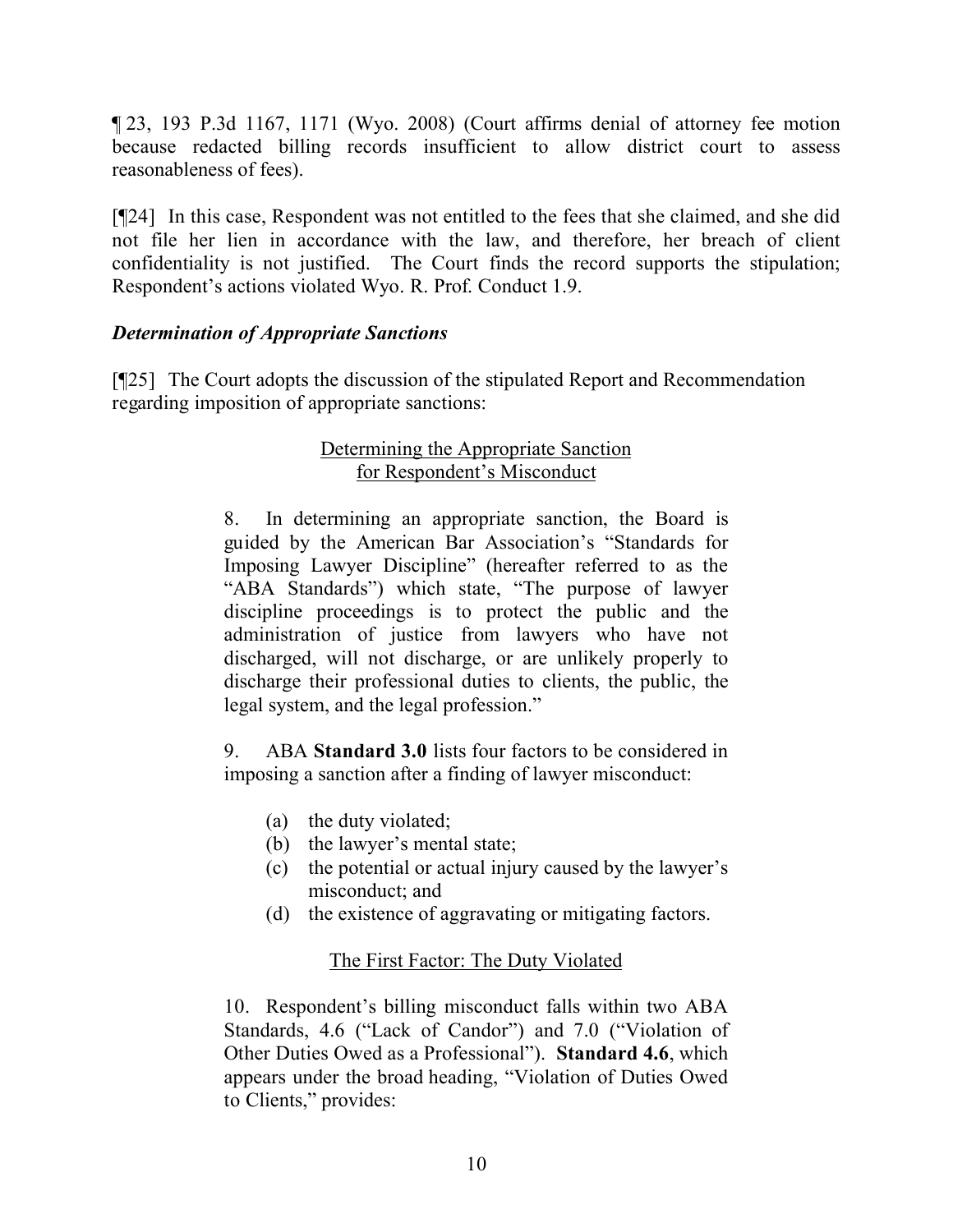Absent aggravating or mitigating circumstances, upon application of the factors set out in Standard 3.0, the following sanctions are generally appropriate in cases where the lawyer engages in fraud, deceit, or misrepresentation directed toward a client:

4.61 Disbarment is generally appropriate when a lawyer knowingly deceives a client with the intent to benefit the lawyer or another, and causes serious injury or potential serious injury to a client.

4.62 Suspension is generally appropriate when a lawyer knowingly deceives a client, and causes injury or potential injury to a client.

4.63 Reprimand [i.e., "public censure" under Section 4(a)(iii) of Wyoming's Disciplinary Code] is generally appropriate when a lawyer negligently fails to provide a client with accurate or complete information, and causes injury or potential injury to the client.

4.64 Admonition [i.e., "private reprimand" under Section 4(b) of Wyoming's Disciplinary Code] is generally appropriate when a lawyer engages in an isolated instance [of] negligence in failing to provide a client with accurate or complete information, and causes little or no actual or potential injury to the client.

11. **Standard 7.0**, "Violations of Other Duties Owed as a Professional," provides:

Absent aggravating or mitigating circumstances, upon application of the factors set out in Standard 3.0, the following sanctions are generally appropriate in cases involving false or misleading communication about the lawyer or the lawyer's services, improper communication of fields of practice, improper solicitation of professional employment from a prospective client, unreasonable or improper fees, unauthorized practice of law, improper withdrawal from misrepresentation, or failure to report professional misconduct.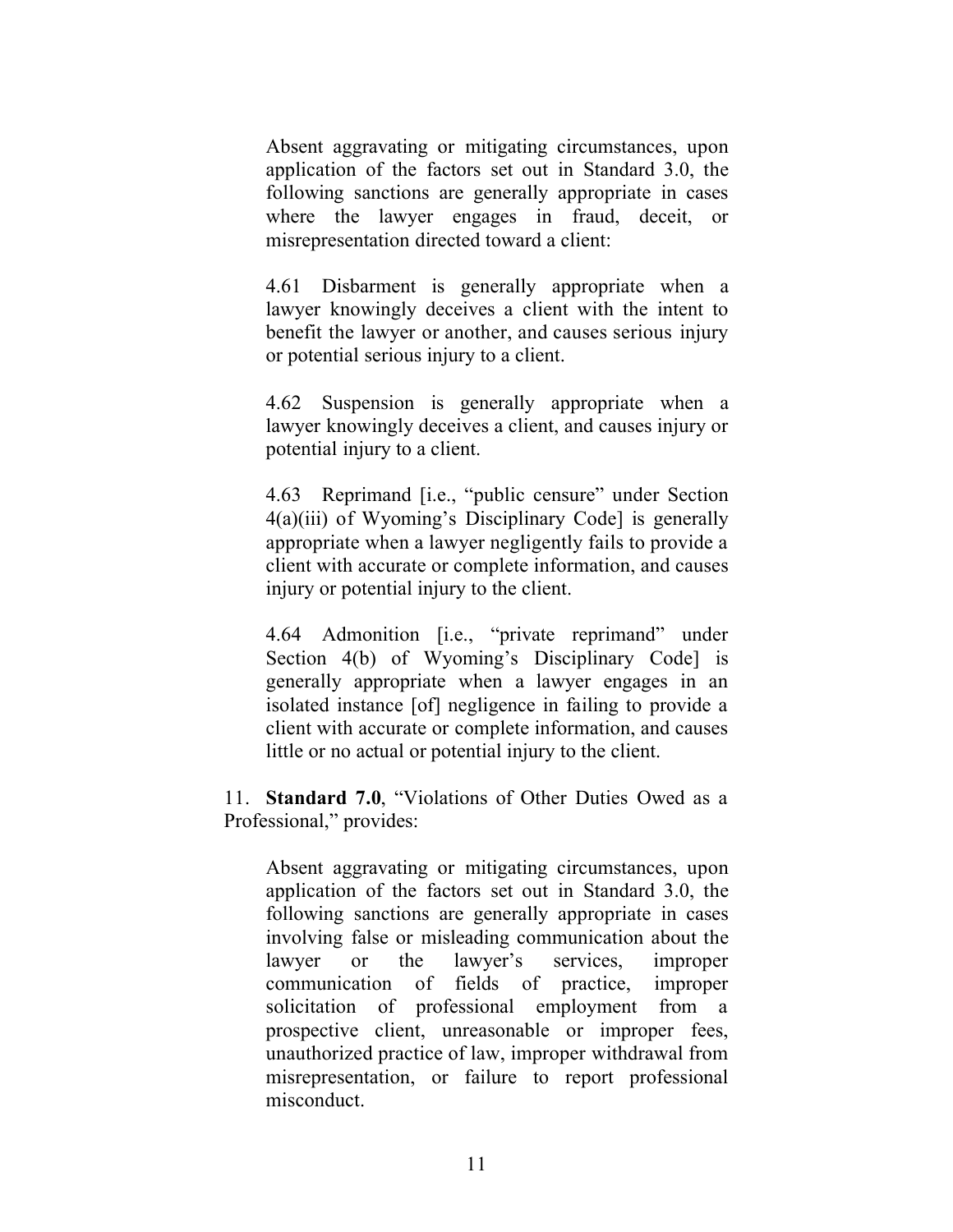7.1 Disbarment is generally appropriate when a lawyer knowingly engages in conduct that is a violation of a duty owed as a professional with the intent to obtain a benefit for the lawyer or another, and causes serious or potentially serious injury to a client, the public or the legal system.

7.2 Suspension is generally appropriate when a lawyer knowingly engages in conduct that is a violation of a duty owed as a professional and causes injury or potential injury to a client, the public, or the legal system.

7.3 Reprimand [i.e., "public censure" under Section 4(a)(iii) of Wyoming's Disciplinary Code] is generally appropriate when a lawyer negligently engages in conduct that is a violation of a duty owed as a professional and causes injury or potential injury to a client, the public, or the legal system.

7.4. Admonition [i.e., "private reprimand" under Section 4(b) of Wyoming's Disciplinary Code] is generally appropriate when a lawyer engages in an isolated instance of negligence that is a violation of a duty owed as a professional, and causes little or no actual or potential injury to a client, the public, or the legal system.

12. As stated above, Respondent's conduct in filing a false lien statement violated Rule 8.4(c), which provides that it is professional misconduct for a lawyer to engage in conduct involving misrepresentation. The applicable ABA standard is **Standard 5.1**, "Failure to Maintain Personal Integrity," which falls under the broad heading, "Violations of Duties Owed to the Public" and provides:

Absent aggravating or mitigating circumstances, upon application of the factors set out in Standard 3.0, the following sanctions are generally appropriate in cases involving a criminal act that reflects adversely on the lawyer's honesty, trustworthiness, or fitness as a lawyer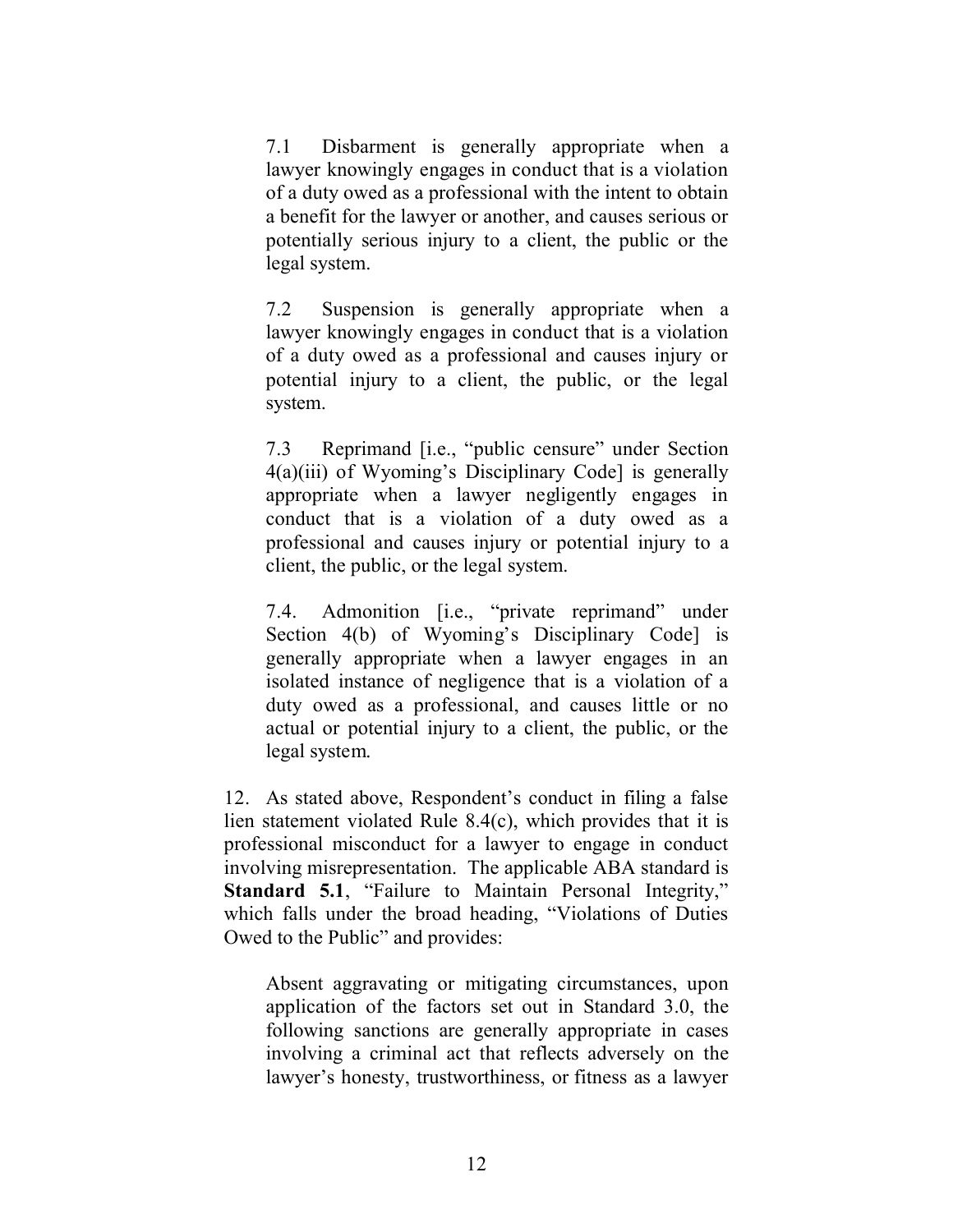in other respects, or in cases with conduct involving dishonesty, fraud, deceit, or misrepresentation:

5.11 Disbarment is generally appropriate when:

a lawyer engages in serious criminal conduct, a necessary element of which includes intentional interference with the administration of justice, false swearing, misrepresentation, fraud, extortion, misappropriation, or theft; or the sale, distribution or importation of controlled substances; or the intentional killing of another; or an attempt or conspiracy or solicitation of another to commit any of these offenses; or

a lawyer engages in any other intentional conduct involving dishonesty, fraud, deceit, or misrepresentation that seriously adversely reflects on the lawyer's fitness to practice.

5.12 Suspension is generally appropriate when a lawyer knowingly engages in criminal conduct which does not contain the elements listed in Standard 5.11 and that seriously adversely reflects on the lawyer's fitness to practice.

5.13 Reprimand [i.e., "public censure" under Section 4(a)(iii) of Wyoming's Disciplinary Code] is generally appropriate when a lawyer knowingly engages in any other conduct that involves dishonesty, fraud, deceit or misrepresentation and that adversely reflects on the lawyer's fitness to practice law.

5.14 Admonition [i.e., "private reprimand" under Section 4(b) of Wyoming's Disciplinary Code] is generally appropriate when a lawyer engages in any other conduct that reflects adversely on the lawyer's fitness to practice law.

13. Finally, Respondent's violation of Rule 1.9(c) falls under **Standard 4.2**, "Failure to Preserve the Client's Confidences," which provides: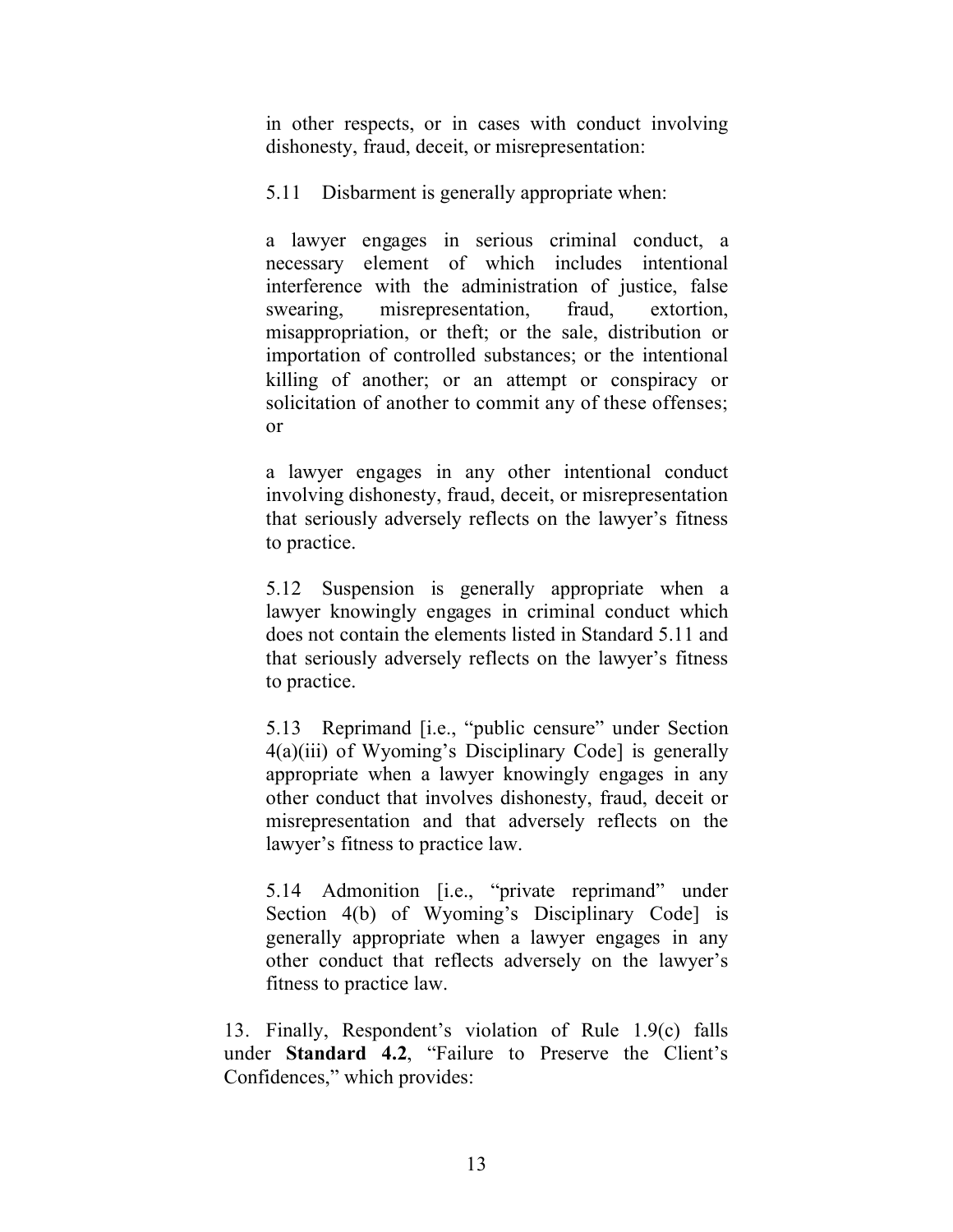Absent aggravating or mitigating circumstances, upon application of the factors set out in Standard 3.0, the following sanctions are generally appropriate in cases involving improper revelation of information relating to representation of a client:

4.21 Disbarment is generally appropriate when a lawyer, with the intent to benefit the lawyer or another, knowingly reveals information relating to the representation of a client not otherwise lawfully permitted to be disclosed, and this disclosure causes injury or potential injury to a client.

4.22 Suspension is generally appropriate when a lawyer knowingly reveals information relating to the representation of a client not otherwise lawfully permitted to be disclosed, and this disclosure causes injury or potential injury to a client.

4.23 Reprimand [i.e., "public censure" under Section 4(a)(iii) of Wyoming's Disciplinary Code] is generally appropriate when a lawyer negligently reveals information relating to representation of a client not otherwise lawfully permitted to be disclosed and this disclosure causes injury or potential injury to a client.

5.14 Admonition [i.e., "private reprimand" under Section 4(b) of Wyoming's Disciplinary Code] is generally appropriate when a lawyer engages in any other conduct that reflects adversely on the lawyer's fitness to practice law.

## The Second Factor: The Lawyer's Mental State

14. The preamble to the ABA Standards includes the following discussion regarding mental state:

The mental states used in this model are defined as follows. The most culpable mental state is that of intent, when the lawyer acts with the conscious objective or purpose to accomplish a particular result. The next most culpable mental state is that of knowledge, when the lawyer acts with conscious awareness of the nature or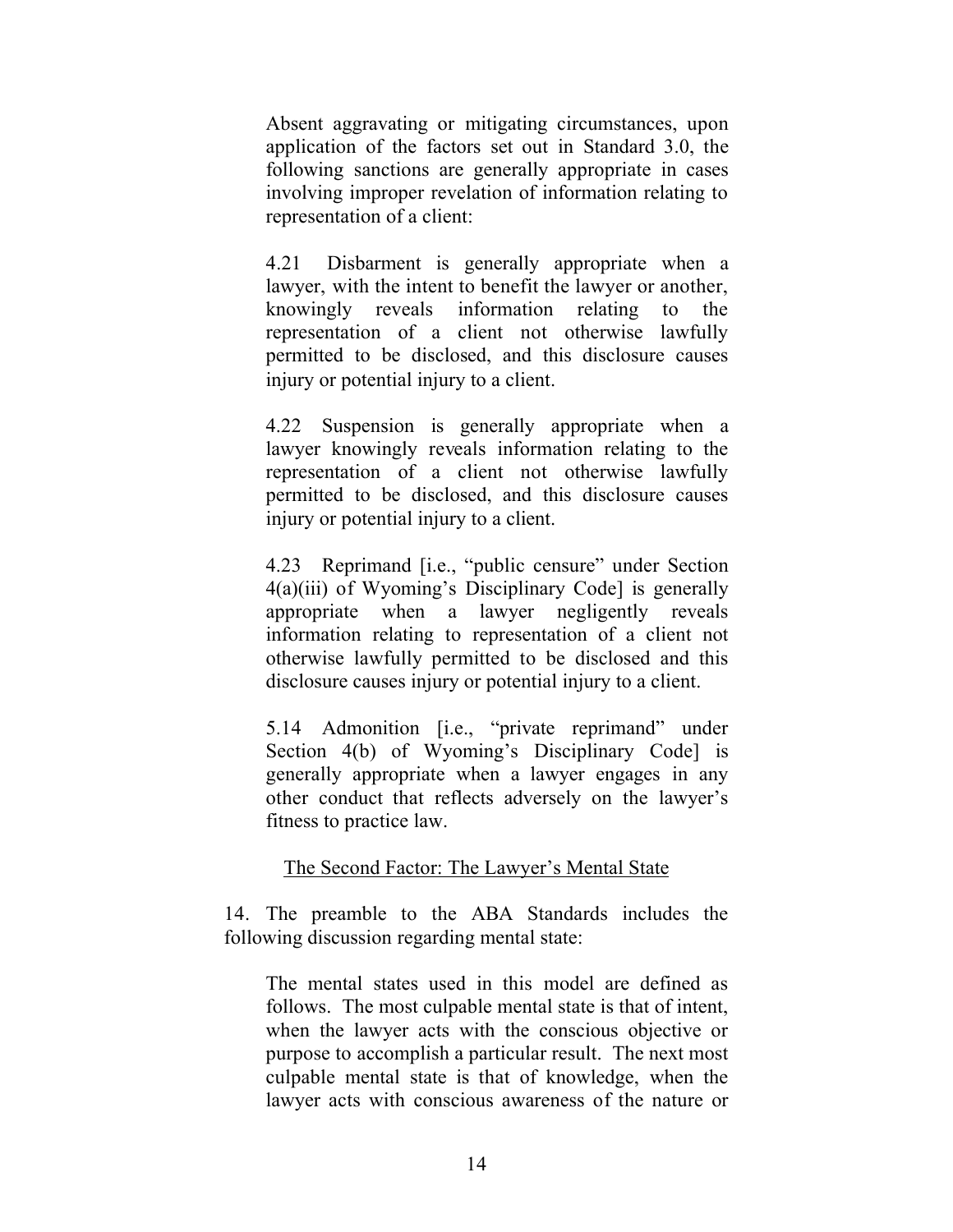attendant circumstances of his or her conduct both without the conscious objective or purpose to accomplish a particular result. The least culpable mental state is negligence, when a lawyer fails to be aware of a substantial risk that circumstances exist or that a result will follow, which failure is a deviation of a care that a reasonable lawyer would exercise in the situation.

15. Given that Respondent has acknowledged multiple rules violations, the appropriate sanction under the Guidelines therefore turns on whether Respondent to have acted "knowingly" or "intentionally" as so defined. Respondent acknowledges that she acted knowingly with respect to the rules violations to which she has stipulated.

#### The Third Factor: The Potential Or Actual Injury Caused By The Lawyer's Misconduct

16. Under the ABA Standards, "injury" is defined as "harm to a client, the public, the legal system, or the profession which results from a lawyer's misconduct. The level of injury can range from 'serious' injury to 'little or no' injury; a reference to 'injury' alone indicates any level of injury greater than 'little or no' injury." "Potential injury" is defined as "harm to a client, the public, the legal system or the profession that is reasonably foreseeable at the time of the lawyer's misconduct, and which, but for some intervening factor or event, would probably have resulted from the lawyer's misconduct."

17. Respondent concedes there was the potential for serious injury to Respondent's client (as the result of Respondent's billing misconduct) and the public (as the result of Respondent's conduct in filing an improper lien statement).

## The Fourth Factor: The Existence Of Aggravating Or Mitigating Factors

18. ABA **Standard 9.0**, entitled "Aggravation and Mitigation," provides as follows: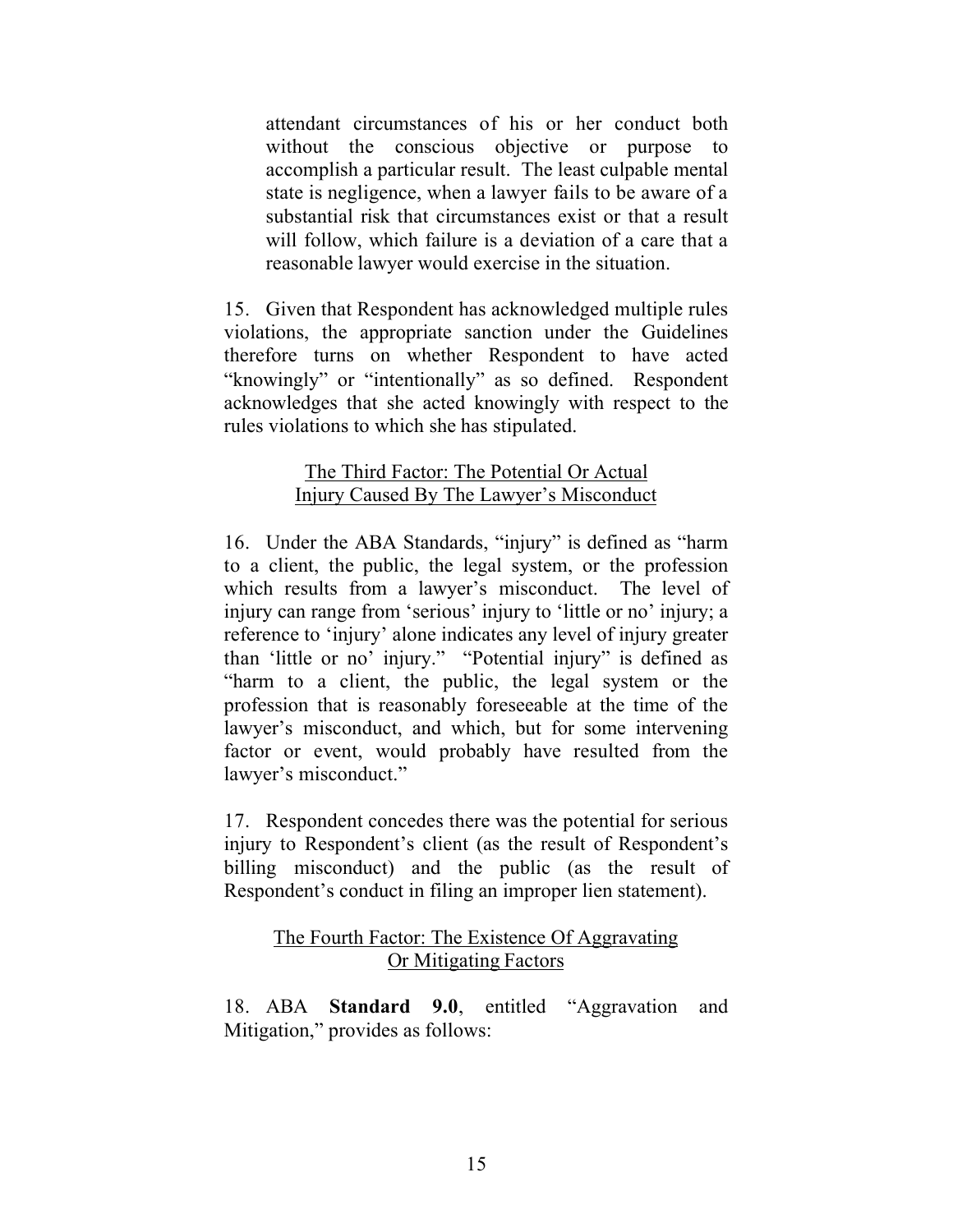9.1 *Generally*

After misconduct has been established, aggravating and mitigating circumstances may be considered in deciding what sanction to impose.

9.2 *Aggravation*

9.21 *Definition*. Aggravation or aggravating circumstances are any considerations or factors that may justify an increase in the degree of discipline to be imposed.

9.22 *Factors which may be considered in aggravation*. Aggravating factors include:

- (a) prior disciplinary offenses;
- (b) dishonest or selfish motive;
- (c) a pattern of misconduct;
- (d) multiple offenses;
- (e) bad faith obstruction of the disciplinary proceeding by intentionally failing to comply with rules or orders of the disciplinary agency;
- (f) submission of false evidence, false statements, or other deceptive practices during the disciplinary process;
- (g) refusal to acknowledge wrongful nature of conduct;
- (h) vulnerability of the victim;
- (i) substantial experience in the practice of law;
- (j) indifference in making restitution; and
- (k) illegal conduct, including that involving the use of controlled substances.
- 9.3 *Mitigation*

9.31 *Definition*. Mitigation or mitigating circumstances are any considerations or factors that may justify a reduction in the degree of discipline to be imposed.

- 9.32 *Factors which may be considered in mitigation*. Mitigating factors include:
	- (a) absence of a prior disciplinary record;
	- (b) absence of a dishonest or selfish motive;
	- (c) personal or emotional problems;
	- (d) timely good faith effort to make restitution or to rectify consequences of misconduct;
	- (e) full and free disclosure of disciplinary board or cooperative attitude toward proceedings;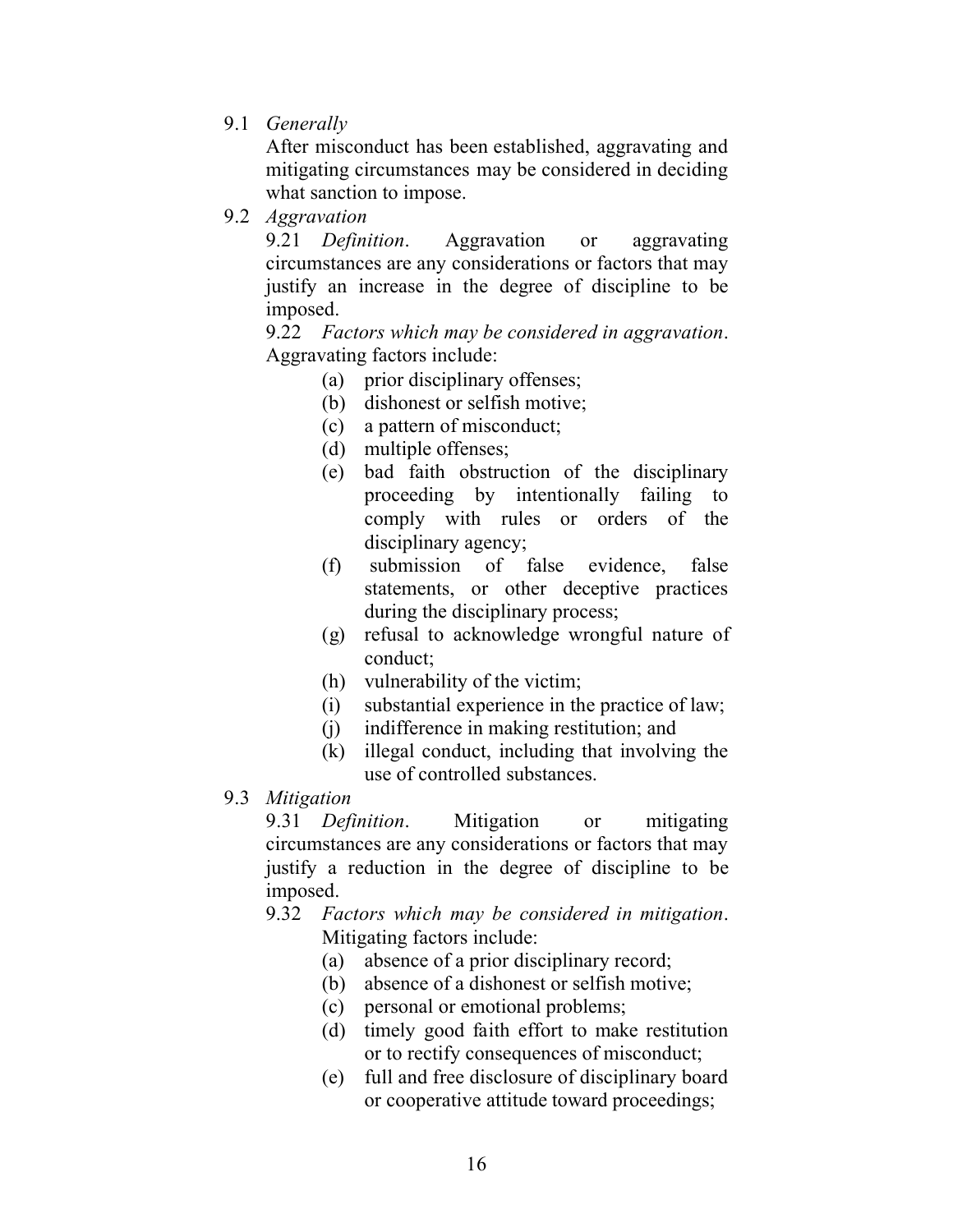- (f) inexperience in the practice of law;
- (g) character or reputation;
- (h) physical disability;
- (i) mental disability or chemical dependency including alcoholism or drug abuse when:
	- (1) there is medical evidence that the respondent is affected by a chemical dependency or mental disability;
	- (2) the chemical dependency or mental disability caused the misconduct;
	- (3) the respondent's recovery from the chemical dependency or mental disability is demonstrated by a meaningful and sustained period of successful rehabilitation; and
	- (4) the recovery arrested the misconduct and recurrence of that misconduct is unlikely.
- (j) delay in disciplinary proceedings;
- (k) imposition of other penalties or sanctions;
- (1) remorse; and
- (m) remoteness of prior offenses.
- 9.4 *Factors Which Are Neither Aggravating nor Mitigating*. The following factors should not be considered as either aggravating nor mitigating:
	- (a) forced or compelled restitution;
	- (b) agreeing to the client's demand for certain improper behavior or result;
	- (c) withdrawal of complaint against the lawyer;
	- (d) resignation prior to completion of disciplinary proceedings;
	- (e) complainant's recommendation as to sanction; and
	- (f) failure of injured client to complain.

19. Respondent agrees that the failure of [her client] to submit a complaint to the Bar is a factor that should not be considered as either aggravating or mitigating.

20. The Board accepts the parties' stipulation that the following mitigating factors are present: (1) absence of a prior disciplinary record; (2) full and free disclosure to the Board and Bar Counsel; (3) timely good faith effort to make